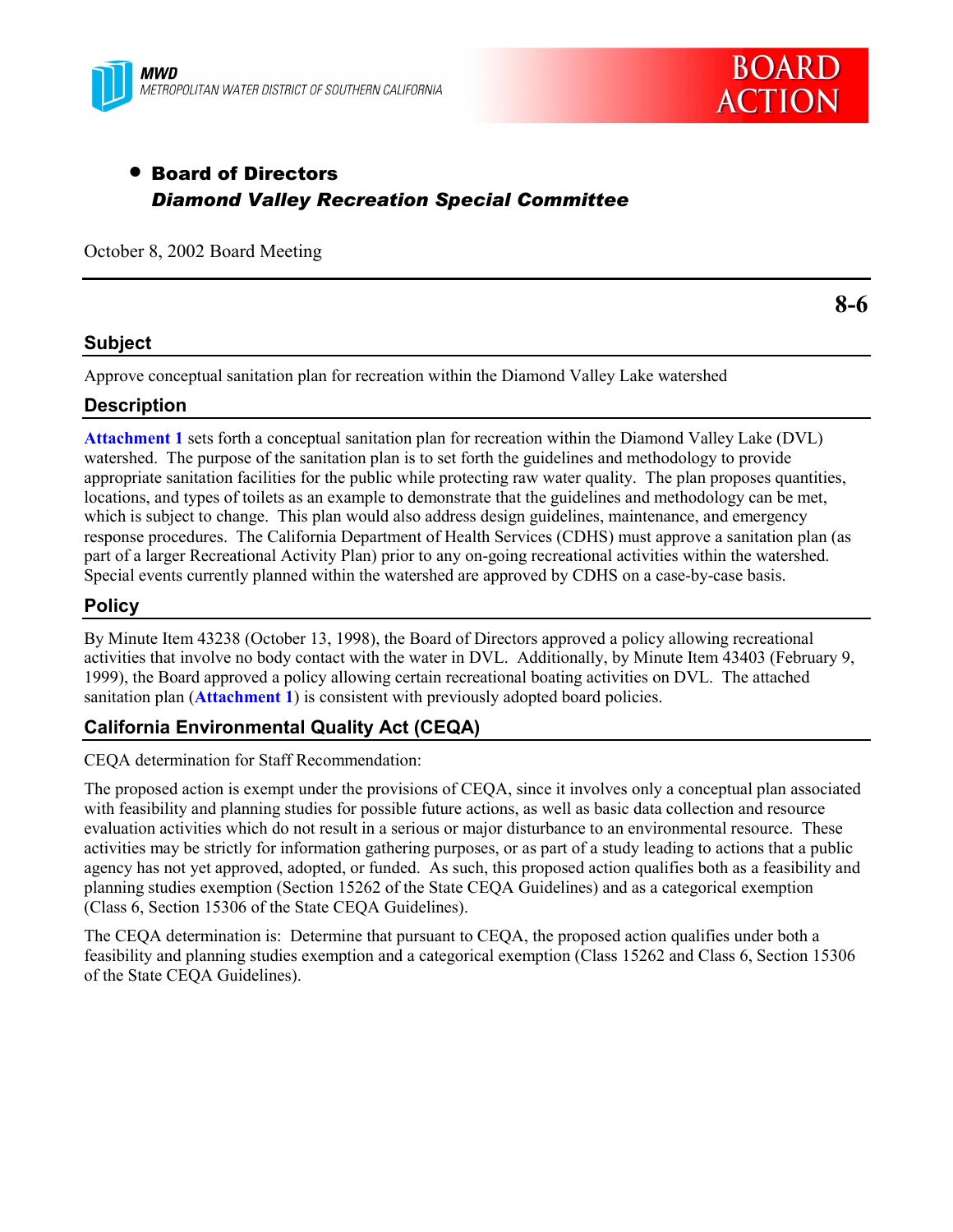#### **Staff Recommendation**

Adopt the CEQA determination and approve the conceptual sanitation plan for recreation within the Diamond Valley Lake watershed.

Fiscal Impact: The cost of providing sanitation facilities and associated access to the facilities have not been determined at this time but are included within the budgeted DVL recreation program costs.

Wiclie 9/6/2002 *Jill T. Wicke Date*

*Manager, Water System Operations*

 $\boldsymbol{\mathcal{U}}$ 9/9/2002 *Ronald R. Gastelum Date*

*Chief Executive Officer*

**Attachment 1 - Conceptual Sanitation Plan for Recreation within the DVL Watershed** 

BLA #1963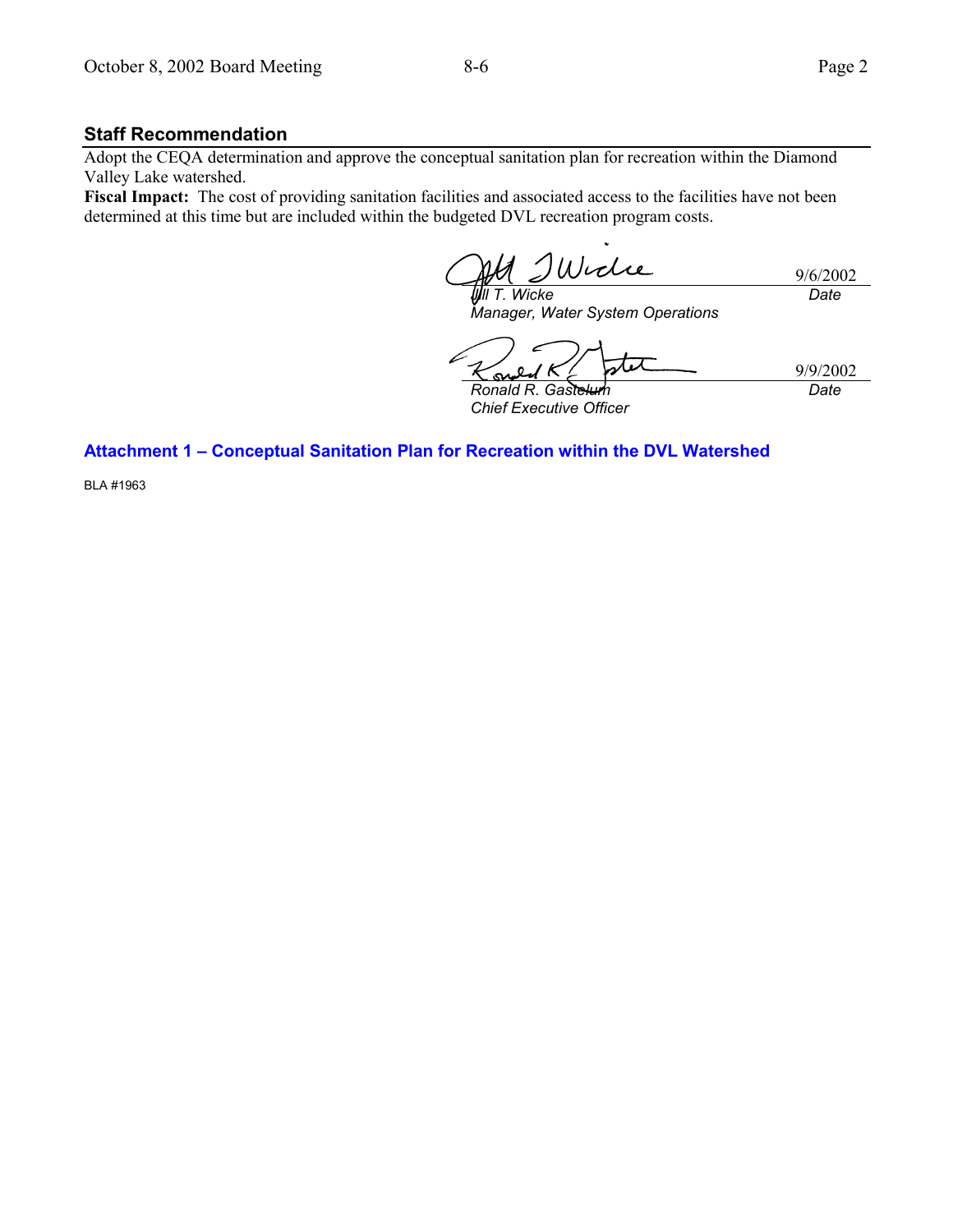## **THE METROPOLITAN WATER DISTRICT OF SOUTHERN CALIFORNIA**

# **CONCEPTUAL SANITATION PLAN FOR**

## **RECREATION WITHIN THE**

## **DIAMOND VALLEY LAKE WATERSHED**

**August 22, 2002**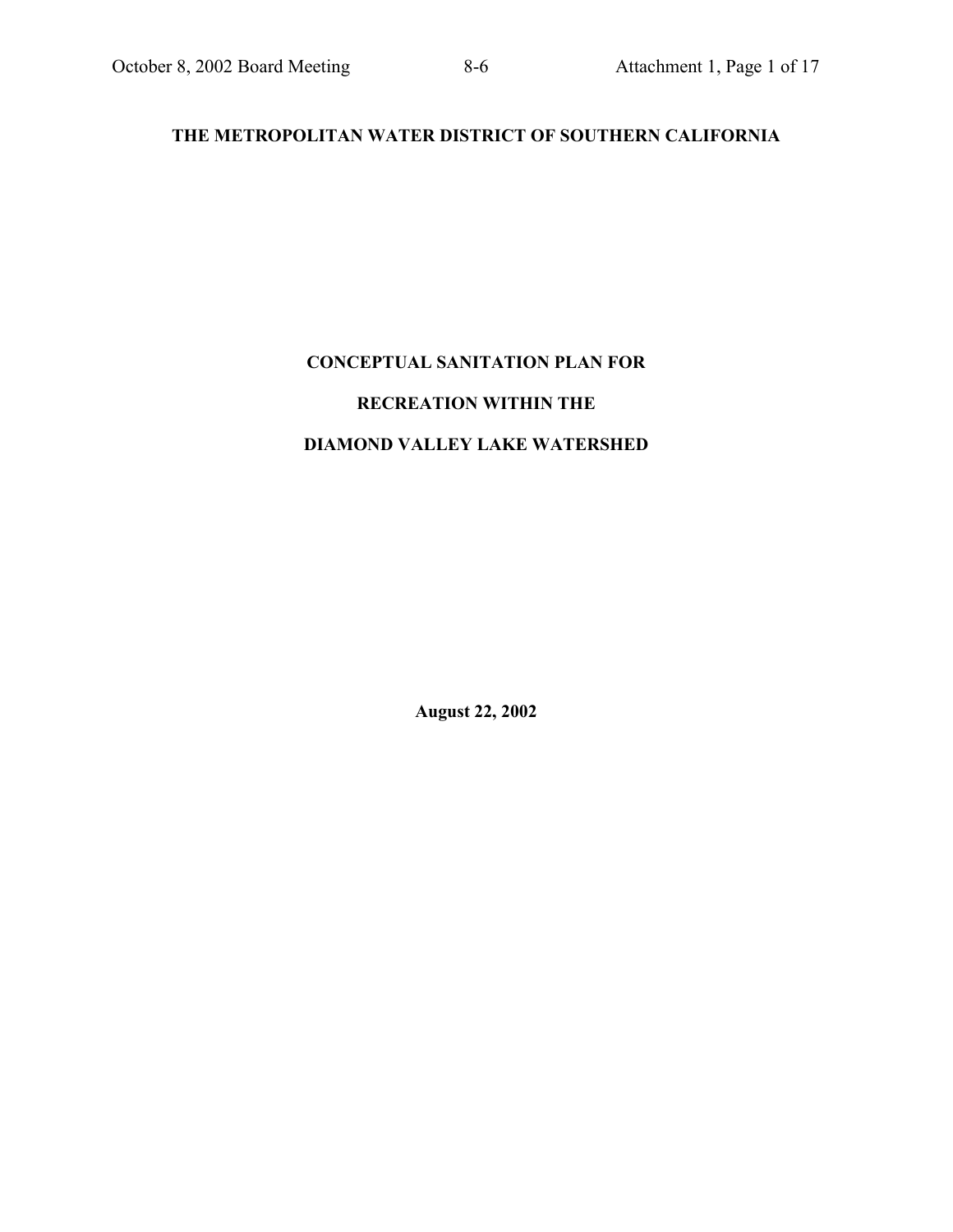## **Table of Contents**

| 1.0  |  |
|------|--|
| 2.0  |  |
| 3.0  |  |
| 4.0  |  |
| 5.0  |  |
| 6.0  |  |
| 7.0  |  |
| 8.0  |  |
| 9.0  |  |
| 10.0 |  |
| 11.0 |  |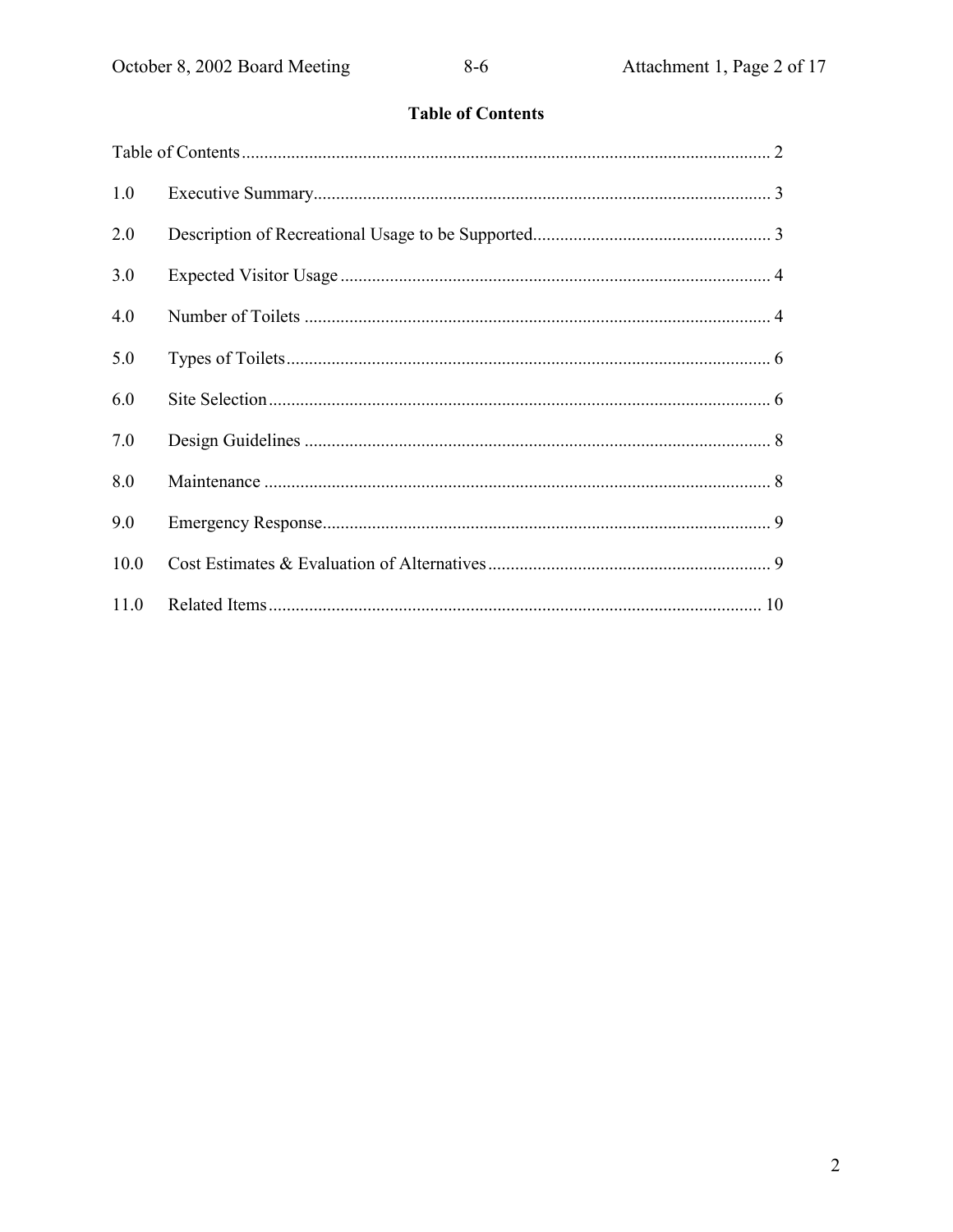### **1.0 Executive Summary**

This conceptual sanitation plan describes sanitation facilities for planned public access and recreation at Diamond Valley Lake. These facilities shall be convenient and available to the public at suitable locations. The plan sets forth the guidelines and methodology to be used to determine the quantities, locations, and types of toilets and other sanitation facilities. The quantities and locations proposed in this plan are presented as an example that meets the guidelines, but are subject to change.

The sanitation plan will be phased in as the development of the marinas progresses. Phase I addresses facilities for the opening of the East Marina in mid-summer 2003. Phase II describes an expanded marina development anticipated by July 2005. This sanitation plan proposes the number and location of toilets for Phase II. The actual number and location of sanitation facilities for Phase I will be determined based on the construction schedule of such facilities by mid-summer 2003. Recreational areas/activities will be open to the public only if the appropriate sanitation facilities are installed. Due to the phased approach of the sanitation plan, portions of the reservoir, which have appropriate sanitation facilities, may be opened to recreation earlier than other areas.

The plan includes recommended toilet types for both Phase I and II. The type of toilet selected was based on the evaluation of the following factors:

- (1) Available infrastructure
- (2) Risk to water quality
- (3) Number of uses per toilet
- (4) User accessibility
- (5) Capital and operations & maintenance cost

General design guidelines and information on maintenance and emergency response is provided. This plan does not address sanitation facilities for recreational uses outside of the watershed.

Finally, once Metropolitan's Board of Directors approves the sanitation plan, the final plan **must be submitted to the California Department of Health Services (CDHS) for their approval to amend the existing drinking water supply permit for recreational use at Diamond Valley Lake.**

### **2.0 Description of Recreational Usage to be Supported**

The proposed recreational activities allowed on or around the reservoir for Phase I includes:

### **Hiking**

Approximately 28 miles of multi-use trails will be provided which includes a loop trail around the lake. Additionally, there will be a 3-to-4-mile pedestrian-only trail inside the watershed in the North Hills area, which uses a portion of the High Water Road. It is proposed that the East Marina will include sanitation facilities (toilets, handwashing, and trash collection) at the trail head for the pedestrian-only trail. Another sanitation facility will be located at the end of the pedestrian-only trail (toilet only, Location #2 on Figure 1).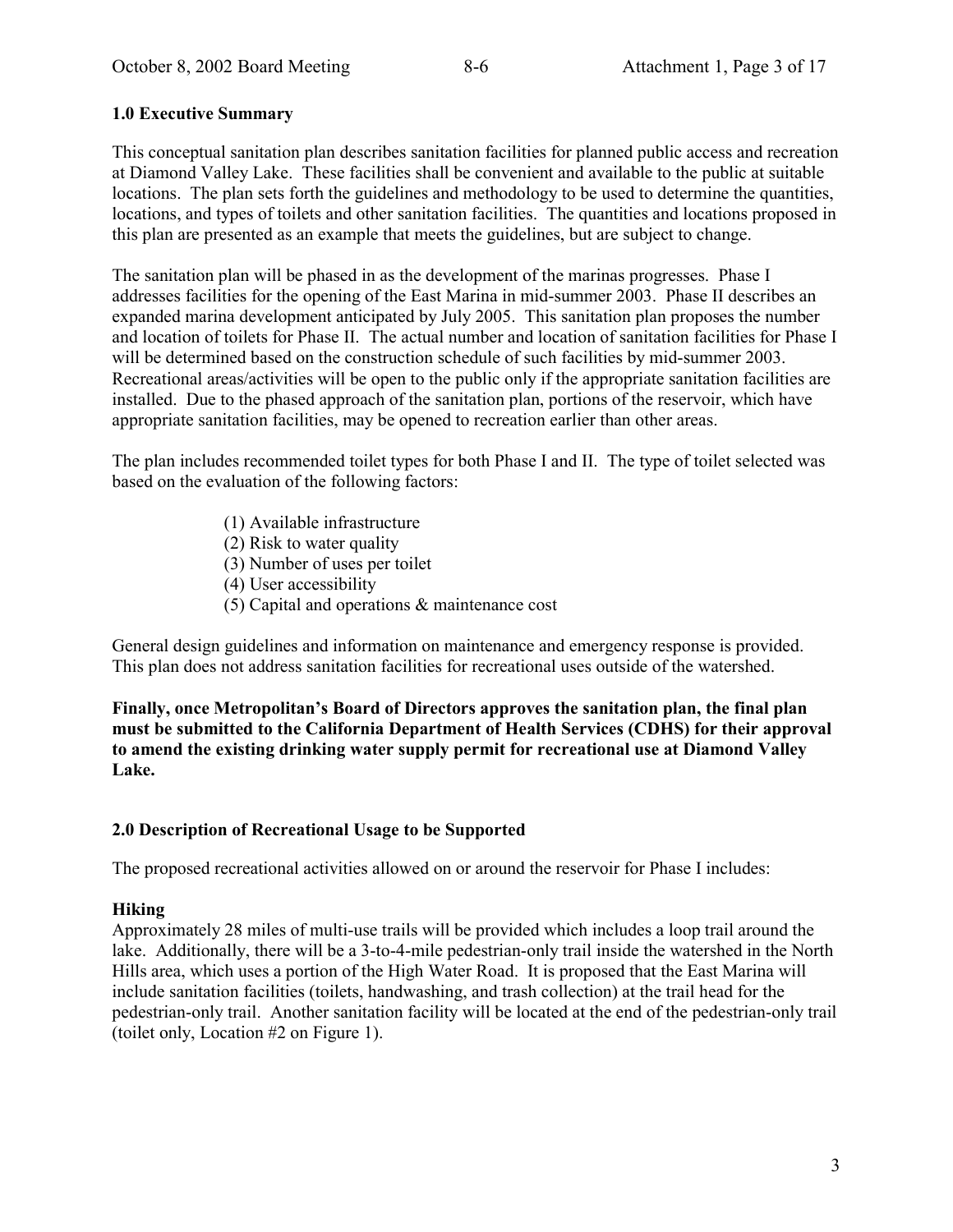#### **Horseback Riding**

Horses will be allowed to use the same 28 miles of multi-use trails described above. Because no permanent equestrian trails are within the watershed, sanitation facilities are not described herein.

#### **Boating**

Boating activities will be allowed which are consistent with State regulations, the Board's boating policy, public health requirements, and previously issued environmental impact reports concerning recreation. Sanitation facilities will be needed for boaters at the marinas and around the lake.

#### **Shore-line fishing**

Areas for shore-line fishing have not been designated, but will likely be within walking distance from the East Marina. Therefore, sanitation facilities for shore-line fishing will be provided only at the East Marina. If other areas are designated in the future, additional facilities will need to be added.

#### **Camping and picnicking**

Camping and picnic/day-use areas are not currently planned; therefore, general use will be limited. Sanitation facilities for general visitors will be located at the marina areas.

#### **3.0 Expected Visitor Usage**

The data shown in Table 1 were provided from Asset Management regarding daily and annual visitor usage. These visitor projections were used to determine the appropriate number and size of facilities.

|            |         | Persons | Vehicles | <b>Boats</b> |
|------------|---------|---------|----------|--------------|
| Daily Use  | Average | 135     | 45       | 30           |
|            | Maximum | 2,025   | 675      | 450          |
| Annual Use | Average | 51,100  | 21,900   | 10,000       |
|            | Maximum | 180,000 | 60,000   | 40,000       |

Table 1. Expected Daily and Annual Use of DVL Recreational Areas

These numbers assume no restriction on fuel and motor type and are projected to year 2013. Because the Board's boating policy is restrictive on fuel and motor type, these numbers will be revisited once the boating policy is in place, and the number of installed facilities adjusted if necessary.

#### **4.0 Number of Toilets**

The following paragraph describes the number of toilets recommended based on guidelines supplied by each of the following agencies. The calculations below are presented as an example of how to calculate the number of toilets with the appropriate methodology. The proposed number of toilets is subject to change.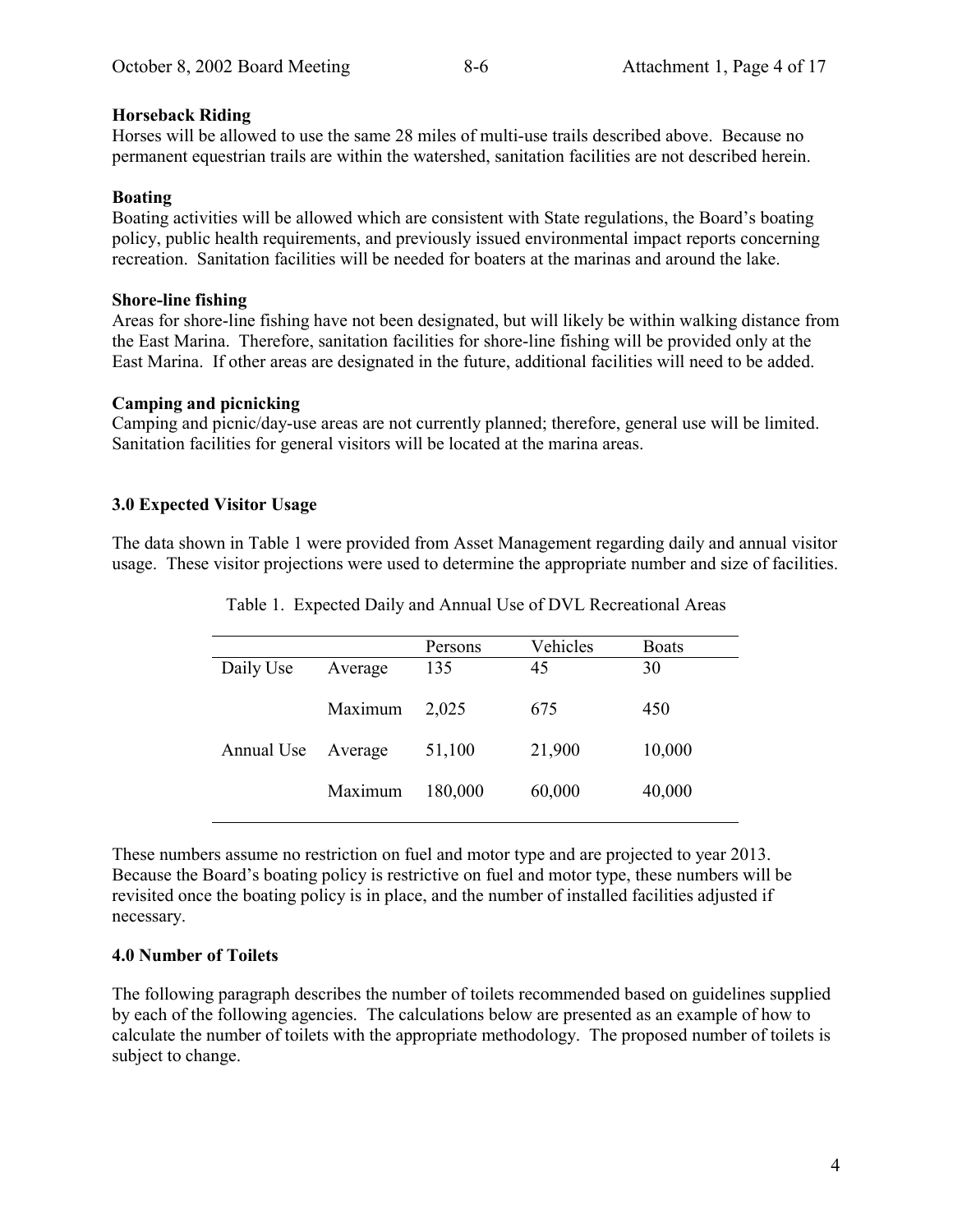### **Number of Toilets Required – Method #1**

The U.S. Forest Service guidelines recommend one toilet per 35 persons for camping and picnic areas.

If the maximum daily number of people expected is 2025, then

*Number of Toilets Required = 2025/35 = 58 units based on a maximum daily use*

These guidelines are **not** appropriate for Diamond Valley Lake, as there will be no camping and picnic areas for Phase I.

### **Number of Toilets Required – Method #2**

The California Department of Health Services (CDHS) recommends using the following criteria to determine the appropriate number of toilets.

- 50 persons/toilet for picnic areas, playgrounds, beaches and other general use areas
- 20 persons/toilet for camping areas
- 70 persons/toilet for designated shore-fishing areas

Based on the recreation usage described in Section 2.0, the main purpose for providing sanitation facilities is for recreational boating. Therefore, it was decided to use 70 persons/toilet to determine the number of toilets required.

If the maximum daily number of people expected is 2025, then

*Number of Toilets Required = 2025/70 = 29 units based on a maximum daily use*

### **Number of Toilets Required – Method #3**

The Riverside County Parks and Open Space District guidelines recommend at least one unisex toilet per 80 visitors.

If the maximum daily number of people expected is 2025, then

*Number of Toilets Required = 2025/80 = 25 units based on a maximum daily use*

#### **Recommendation**

Based on the two appropriate methods used to calculate the number of toilets, 25-29 toilets were calculated.

It is proposed that 28 units be installed. This will satisfy the CDHS's 70 persons/toilet criteria based on average and maximum daily usage.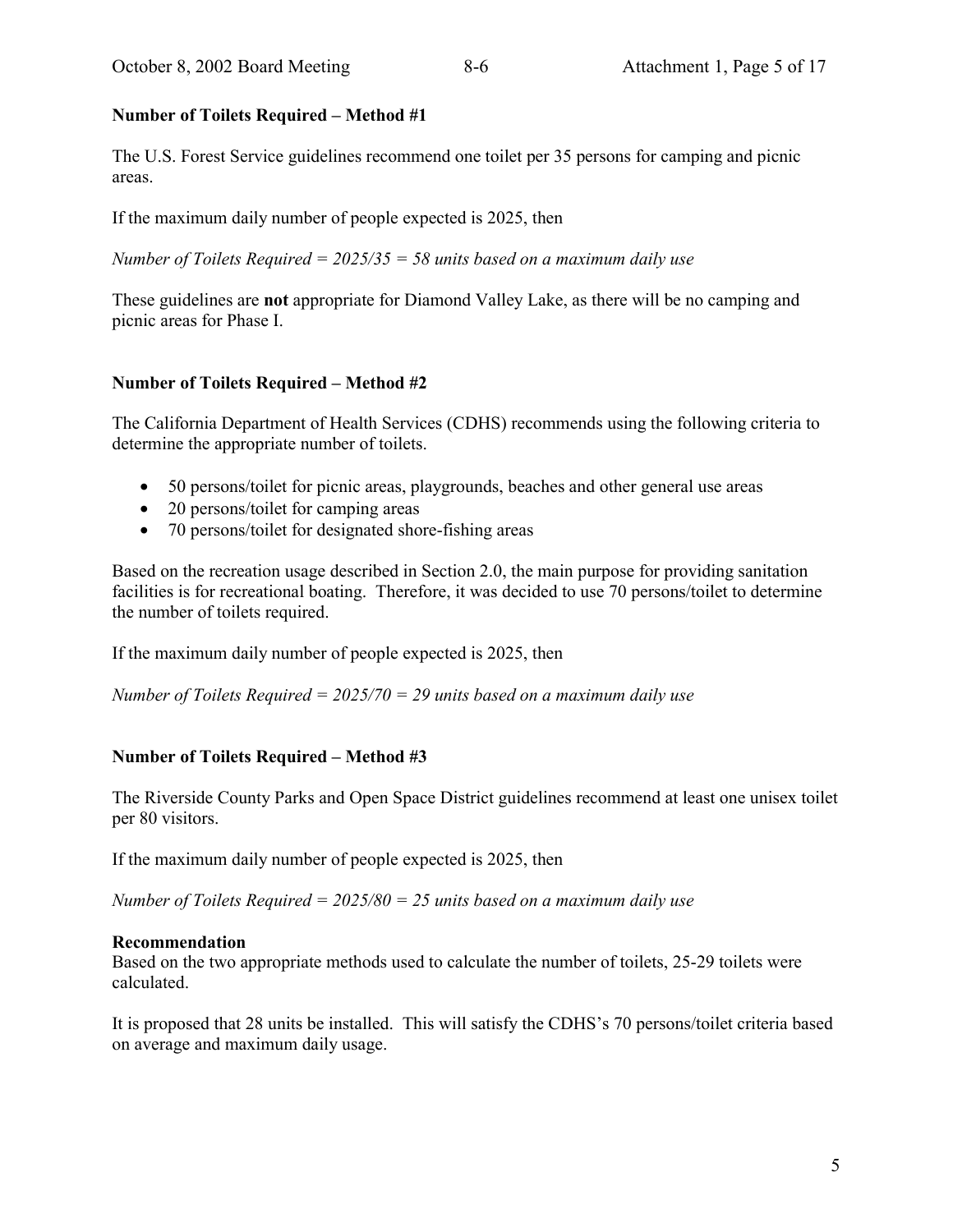### **5.0 Types of Toilets**

#### **Water Flush Toilets**

The public prefers water flush toilets. A typical water flush toilet uses approximately 1.5-2 gallons of water per usage. Sewage is collected and sent to either a septic tank or a wastewater treatment facility.

#### **Chemical Toilets**

Otherwise known as "porta-potties," chemical toilets are recommended for limited and seasonal use. Chemical toilets may have the ability to flush, and the sewage is held in a small chamber located above ground, inside the unit. Typically, sewage must be pumped out on a weekly basis.

There are also chemical flush toilets that have an underground vault, which can hold a larger amount of sewage than a "porta-potty." The U.S. Forest Service, who has extensive experience in sanitation facilities for recreational areas, is phasing out chemical toilets because waste disposal has become increasingly difficult.

#### **Vault Toilets**

Vault toilets are recommended for remote areas that normally do not have water and sewer hookups available. Vault toilets do not flush, and sewage is held in an underground vault. Due to the large vault size, sewage does not need to be pumped out as frequently as a chemical toilet, and is able to handle a larger number of uses compared to a chemical toilet.

In addition to standard vault toilets, a vault toilet with an evaporator was also considered. This system uses mechanical ventilation through a solar-powered fan to control odors and increase evaporation, which decreases pumping frequency. Although this patented evaporative vault toilet is approximately 40 percent more expensive than the standard vault, the additional cost is justified by decreased odors and decreased pumping frequency. Therefore, "vault" toilets in this document will presume using the evaporative vault-type toilet.

#### **Floating Restrooms**

The California Department of Health Services has published draft guidelines for domestic water supply reservoirs that allow recreational uses. This document states, "Floating restrooms are prohibited unless special approval is obtained from the CDHS." Other water supply facilities in the state are currently operating with floating toilets under permit from the CDHS.

#### **6.0 Site Selection**

The following guidelines should be used to select sanitation sites:

- (1) Provide sanitation facilities for the various recreational uses and areas;
- (2) Keep travel time from any location on the lake to a sanitation facility to 10 minutes or less;
- (3) Sites shall be reasonably accessible and visible.

Based on the recreation usage described in Section 2.0, the main purpose for providing sanitation facilities is for recreational boating. Therefore, it is envisioned that the majority of the sanitation facilities will be placed at the East and West Marinas. There is also a need for a sanitation facility at the end of the pedestrian-only trail for hiking. Other sites are proposed to provide boater access to sanitation facilities. It is thought that each of the boater access sites will use existing construction roads for boaters to access the sanitation facilities from the shore, and that a dock or beachhead will be necessary at the shoreline.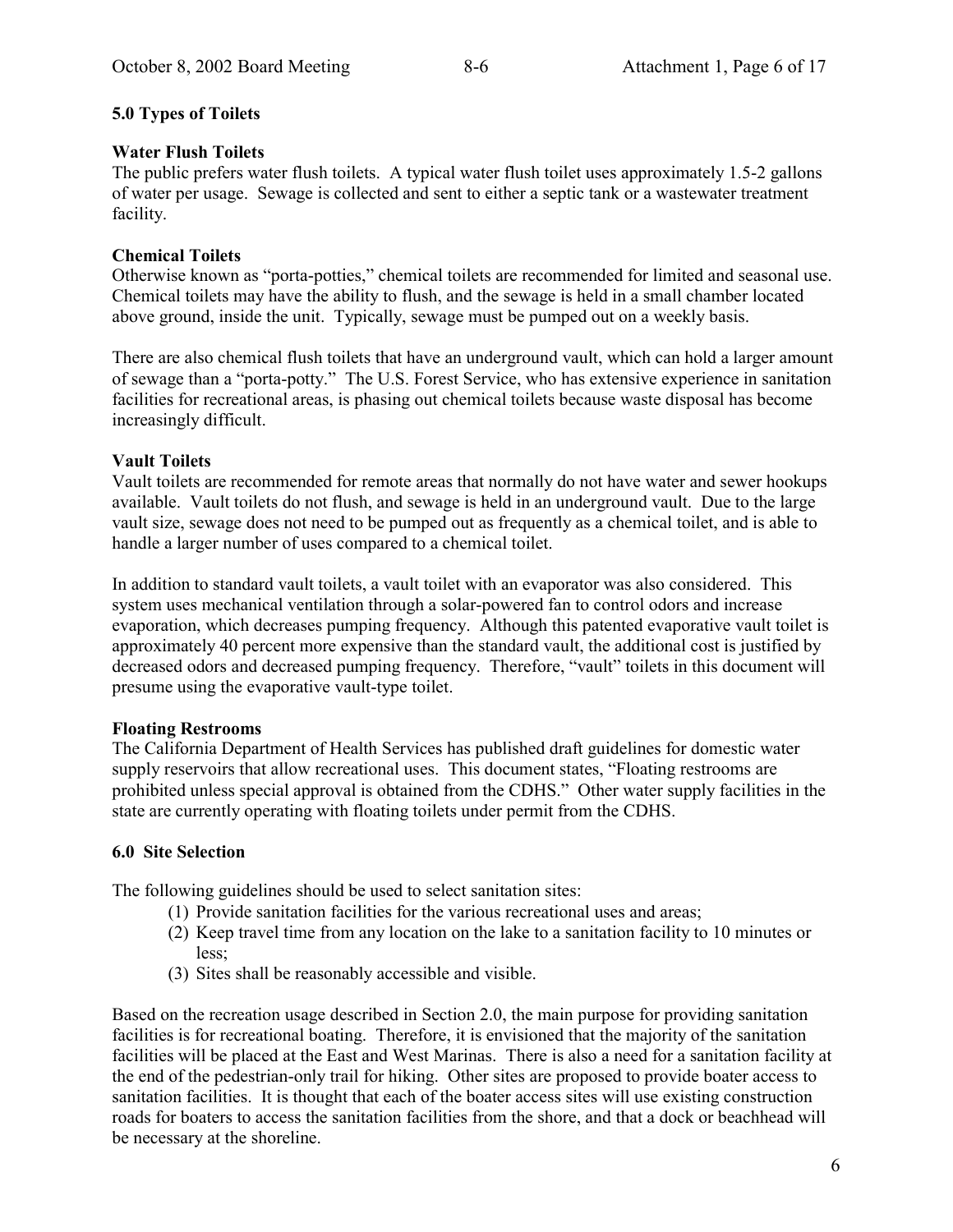Because DVL will be used as a water storage facility, the amount of water stored in the reservoir will fluctuate dramatically. It is expected that the year-to-year variation in surface elevation of the reservoir will be as great as 10-35 vertical feet. This fluctuating water level will also affect the ease of access to the boater-access sanitation facilities, as the walking distance from the shoreline to the toilets will increase as the water level drops.

Figure 1 shows a conceptual map of all proposed sanitation facilities. Figure 1 also shows that a boater could reach the shoreline access point to the sanitation facility within 5 minutes (assuming a 15-mph speed) from any location on the lake. Figures 2 through 5 show the walking distances from the shoreline to the toilets (at 600,000 and 800,000 acre-feet of storage). Walking distances at these locations range from 150 feet to 535 feet (depending on lake elevation). Assuming a walking speed of 2 mph, an additional travel time of 3 minutes is expected, thus, the total travel time from anywhere on the lake to sanitation facilities is approximately 10 minutes. If it is needed to shorten this travel time, or assume a slower travel time, additional facilities can be added. Any travel time longer than 10 minutes is not recommended.

Table 2 shows the proposed locations of the 28 toilets calculated from Section 4.0. These site locations are subject to change, and are presented to demonstrate that the guidelines for site selection can be met, particularly that a boater can reach a sanitation facility within 10 minutes from any location on the lake.

| <b>Location #/Description</b>  | # of Toilets                  | <b>Purpose</b>               |
|--------------------------------|-------------------------------|------------------------------|
| $#1$ – Near Saddle Dam on High | $\overline{2}$                | <b>Boating</b>               |
| Water Road                     |                               |                              |
| #2 – North Hills Pedestrian    | $\overline{2}$                | Hiking                       |
| Trail on High Water Road       |                               |                              |
| $#3$ – East Marina             | 12 (Three, 4-unit facilities) | General; Boating; Shore-line |
|                                | ADA accessible with hand      | Fishing; Hiking              |
|                                | washing                       |                              |
| $#4 - West Marina$             | 8 (Two, 4-unit facilities)    | General; Boating             |
|                                | ADA accessible with hand      |                              |
|                                | washing                       |                              |
| #5- Narrow Point of Lake,      | 2                             | Boating                      |
| South Hills on High Water      |                               |                              |
| Road                           |                               |                              |
| #6 – Near Rawson Canyon on     | $\overline{2}$                | <b>Boating</b>               |
| High Water Road                |                               |                              |
| Total                          | 28                            |                              |

Table 2: Designation of Toilet Locations for Phase II

As mentioned earlier, the number of facilities presented is for Phase II. The actual number and location of sanitation facilities for the opening of the lake will be determined based on the ability to construct such facilities by mid-summer 2003.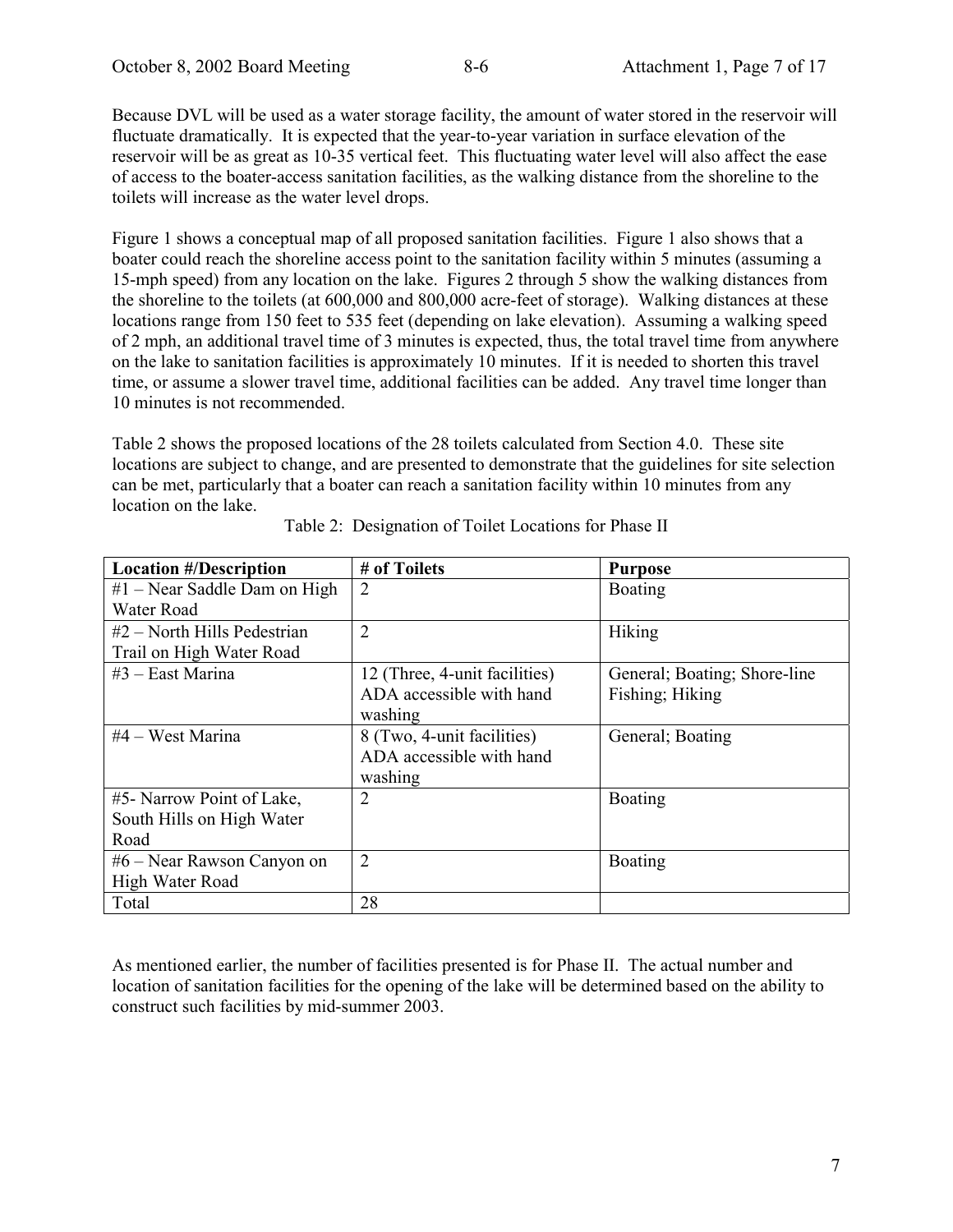#### **7.0 Design Guidelines**

The following are general guidelines for sanitation facilities:

- (1) Permanently installed sumps containing sewage must be double-contained.
- (2) Facilities must be anchored to prevent overturning.
- (3) If a sewage spill were to occur, a dike should be constructed around the sanitation facility perimeter for containment.
- (4) A high-level alarm system shall be placed in the sump to indicate if sewage is near overflow. This alarm will be routed to the Skinner control room, as it is manned 24 hours a day. These can be powered from solar paneling located on the roof of the facility.
- (5) The CDHS sets guidelines for minimum horizontal distances that sanitation facilities must be set away from the high water line, depending on the type of toilet selected.
	- For water flush toilets: 200 horizontal feet away from the high water line
	- For chemical toilets: 50 horizontal feet away from the high water line
	- For vault toilets: 100 horizontal feet away from the high water line

Please see Figures 2 through 5 for location of sanitation facilities and their proximity to the high water road when the water level is at full volume (800,000 acre-feet) and at 600,000 acre-feet.

### **8.0 Maintenance**

Sewage will be collected in an above-ground holding tank for chemical toilets, or an underground tank for vault toilets. Sewage will be pumped out as needed to prevent overfilling, excessive odor or other objectionable conditions. Pumping of tanks will be done in such a manner as to prevent spillage. If chemical toilets are used, weekly pump-out is standard. If vault toilets are selected, pump-out once or twice per year is expected.

Facilities will be maintained in a sanitary and aesthetically acceptable condition, on a regularly scheduled basis. The maintenance can be either the responsibility of the marina operator, or contracted out to a sanitation maintenance contractor. It is recommended that facilities be checked on a daily basis year round to ensure that structures are in a state of repair to prevent possible injury to visitors. Tanks shall be inspected for leakage. From March 15 to September 15 they shall be inspected at least twice daily. Toilets shall be cleaned on an as needed basis to maintain them in a sanitary, serviceable, and hazard free condition. A cleaning should occur after the toilets are pumped out to make certain no unsanitary conditions exist as a result of the servicing.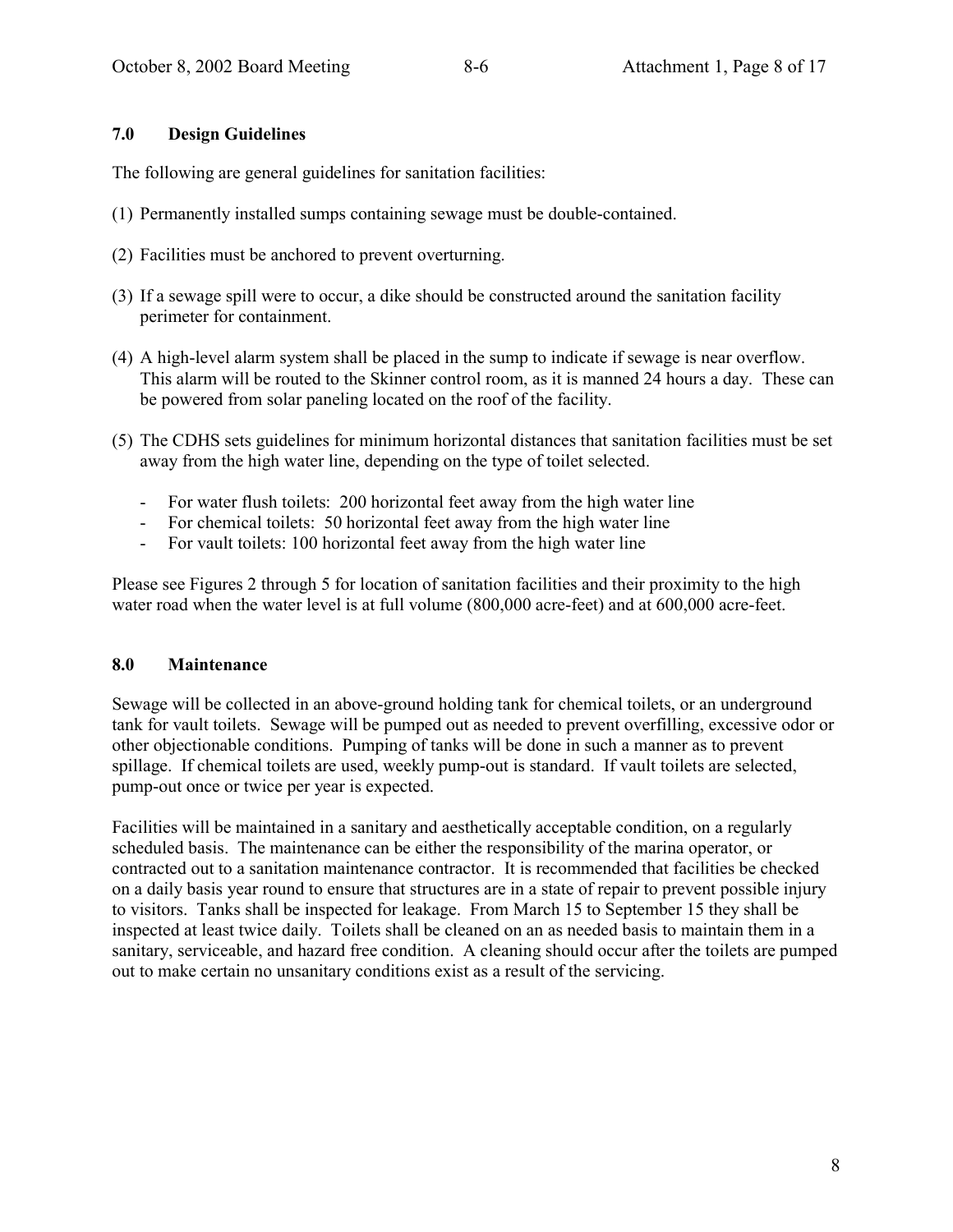All toilets shall be cleaned and disinfected on all visible interior surfaces including ceiling, walls, floors, seats and lids, urinals and screens. Surfaces shall be left in a dry condition and excessive water shall not be allowed to spill around the structure. All graffiti, insects, nests, dirt, feces, urine or other foreign matter shall be removed from exposed surfaces. Toilet paper, toilet seat covers and other products shall be kept adequately stocked. Litter should be cleaned up within 25 feet of the structure.

If chemical toilets are selected, the monthly rental cost with the sanitation maintenance contractor includes monitoring, maintaining, and cleaning the facility on a weekly basis. Additional costs will be incurred to provide inspection and/or cleaning on a more frequent basis. Please see Section 10.0 for O & M cost estimates for the various toilet types.

#### **9.0 Emergency Response**

If a sewage spill were to occur, Metropolitan's Hazardous Materials Field Coordinator as described in the Hazardous Materials and Waste Emergency Contingency Plan will follow a contingency plan.

The Hazardous Materials Field Coordinator will follow the "Field HazMat Coordinator's Spill Response Flowchart", which describes in condensed form the key conditions that incrementally raise the levels of response and reporting associated with a spill of hazardous materials/waste. It is intended as a checklist for helping to ensure that required remedial actions are taken, and that required reports are prepared.

Some of the essential factors in responding to a sewage spill are:

- (1) Evaluation of the situation
- (2) Isolation of the affected area
- (3) Control of the discharge
- (4) Containment or diversion of the release
- (5) Communication with other affected persons
- (6) Clean-up of spilled materials and site
- (7) Reporting of the incident

### **10.0 Cost Estimates & Evaluation of Alternatives**

The type of toilet selected was based on the evaluation of the following factors: (1) available infrastructure, (2) risk to water quality, (3) number of uses per toilet, (4) user accessibility, and (5) capital and O & M cost.

Based on this evaluation (Table 3), only chemical toilets and/or vault toilets are recommended for Phase I. Water flush toilets are not a viable option for Phase I because there will not be sufficient infrastructure available. Water flush toilets are recommended to replace the Phase I chemical or vault toilets as infrastructure becomes available.

Floating toilets are not preferred as the California Department of Health Services' guidelines state *if* loating restrooms are prohibited unless special approval is obtained from the CDHS.<sup>*n*</sup>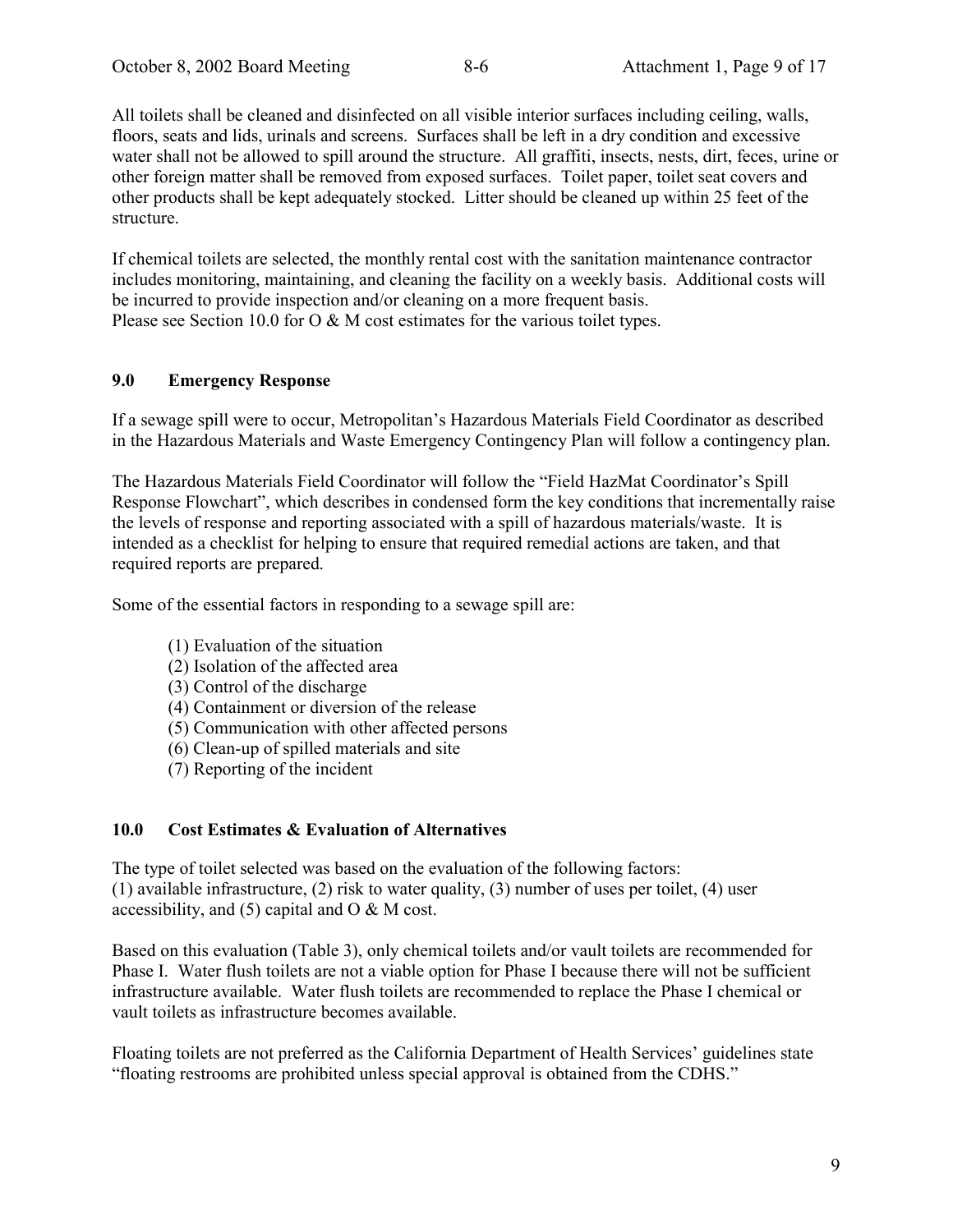Floating restrooms have the greatest potential risk to water quality while on the lake, and while being maintained. Although floating restrooms have faster boater access than shoreline facilities, as less walking is required to reach the facility, it is exactly this same reason why floating restrooms pose a higher water quality risk. Chemical and vault toilets located along the high water road are recommended based on their minimal risk to water quality. In addition, floating restrooms cannot provide sanitation facilities for other recreational uses such as hiking, due to their inaccessibility from land.

Staff recently visited the Los Vaqueros reservoir, in Brentwood, California, owned by the Contra Costa Water District. Similar to Diamond Valley Lake, Los Vaqueros is a source of domestic water supply, and can experience a 30-40-foot water elevation change. Sanitation facilities for Los Vaqueros include flush toilets at the marinas, and vault toilets placed around the perimeter of the lake for boater, hiker, and shoreline fishing access. Recreators use the facilities, and the sanitation facilities in place are successful in protecting raw water quality.

Table 4 presents four options for sanitation facilities within the watershed, incorporating chemical and vault toilets, their associated capital cost, and the  $\overline{O} \& M \overline{C}$  assuming a five-year period. These costs do not include the cost to develop an accessible route to each of the sanitation facilities from the shoreline. Unit costs are also listed on Table 4. It should be noted that the additional benefit of installing vault toilets during Phase I is that they can be converted to standard water flush toilets during Phase II, as infrastructure is planned for Phase II.

Option 1 is to install vault toilets at all locations (marinas and along the high water road) to satisfy the recommended 28 numbers of toilets. Option 2 is to install vault toilets at the marinas and renting chemical toilets along the high water road. Option 3 is to rent chemical toilets for the marinas and install vault toilets along the high water road. Option 4 is to rent chemical toilets for all locations.

#### **Recommendation**

Four types of sanitation facilities (flush, chemical, vault, and floating) were evaluated for installation at Diamond Valley Lake. Chemical and vault toilets are recommended for Phase I. Water flush toilets are recommended to replace the Phase I chemical or vault toilets as infrastructure becomes available during Phase II.

In order to provide adequate sanitation facilities for the various recreational uses and areas, a total of 28 toilets are proposed within the watershed (Figure 1). The combined capital and  $\overline{O} \& M \overline{O}$  as the range of the watershed (Figure 1). 5-year period for the 28 toilets ranges from \$608,000 to \$788,000. This does not include the cost to develop an accessible route to each of the sanitation facilities from the shoreline.

The actual number and location of sanitation facilities for the opening of the lake will be determined based on the ability to construct such facilities by mid-summer 2003. Due to the phased approach, recreational areas will be opened to the public only as adequate sanitation facilities are provided.

#### **11.0 Related Items**

#### **Hand Washing**

Hand washing will be provided for sanitation facilities at the marinas only. Hand washing facilities are not recommended for facilities located along the high water road, as they may be used for other purposes, such as fish cleaning. Only a hand sanitizer is recommended for these locations.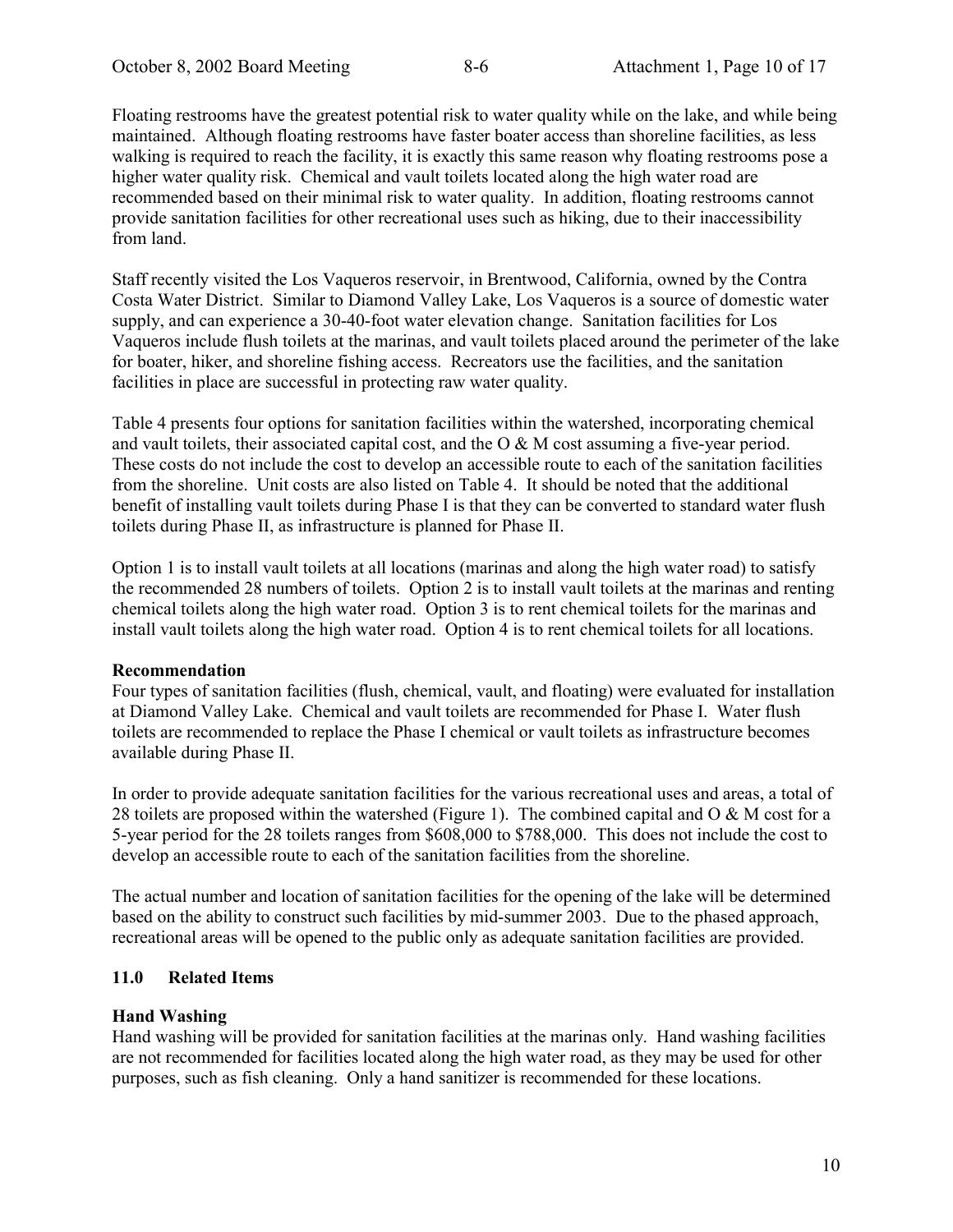#### **Potable Water for Drinking**

Not provided.

#### **Boater Access**

It is envisioned that docks or beachheads are needed for boaters to access land-side facilities along the high water road. Weekly maintenance is needed to ensure the dock/beach is properly maintained. Accessibility issues regarding the Americans with Disabilities Act (ADA) are currently being evaluated. The proposed approach will provide an ADA ramp and dock for boater access at two locations, the West Marina and at Location #5 (close to midpoint of lake), as well as ADA restrooms at the East Marina. It is felt that providing ADA access for these three locations that cover the expanse of the lake will be sufficient to meet ADA requirements.

#### **Maintenance of Roads to Sanitation Facilities**

For land-side facilities located along the high water road, a prepared trail (e.g., gravel, decomposed granite, or asphalt) is needed between the dock and the restroom. When water levels drop, additional site work may be needed to keep the road accessible.

#### **Trash**

Metropolitan will designate different locations for collection and removal of trash generated at the marinas and at shoreline facilities. It is anticipated that the marina operator will be responsible for collection, storage and removal of solid waste at the marina. Collection, storage, and removal of solid waste at other areas will be the responsibility of the sanitation facilities maintenance contractor. Metropolitan will arrange for periodic clean up in all use areas.

#### **Maps**

Maps showing the location of sanitation facilities will be provided.

|                          | Water Flush                                                             | Chemical                                                            | Vault                                                               | Floating                                             |
|--------------------------|-------------------------------------------------------------------------|---------------------------------------------------------------------|---------------------------------------------------------------------|------------------------------------------------------|
| Infrastructure<br>Needed | Yes                                                                     | N <sub>0</sub>                                                      | No                                                                  | No                                                   |
| Risk to Water<br>Quality | Low                                                                     | Low                                                                 | Low                                                                 | Moderate                                             |
| Number of<br>Uses/Toilet | Unlimited                                                               | 100                                                                 | Depends on<br>vendor type<br>$(100-11,000)$                         | 2,000-3,000                                          |
| User<br>Accessibility    | At marinas $-$ easy;<br><b>ADA</b> Accessible<br>At $HWR -$<br>moderate | At marinas $-$<br>easy; ADA<br>Accessible<br>At $HWR -$<br>moderate | At marinas $-$<br>easy; ADA<br>Accessible<br>At $HWR -$<br>moderate | Easy for boater<br>access/inaccessible<br>for hiking |

#### Table 3: Evaluation of Toilet Types

HWR = High Water Road

ADA = Americans with Disabilities Act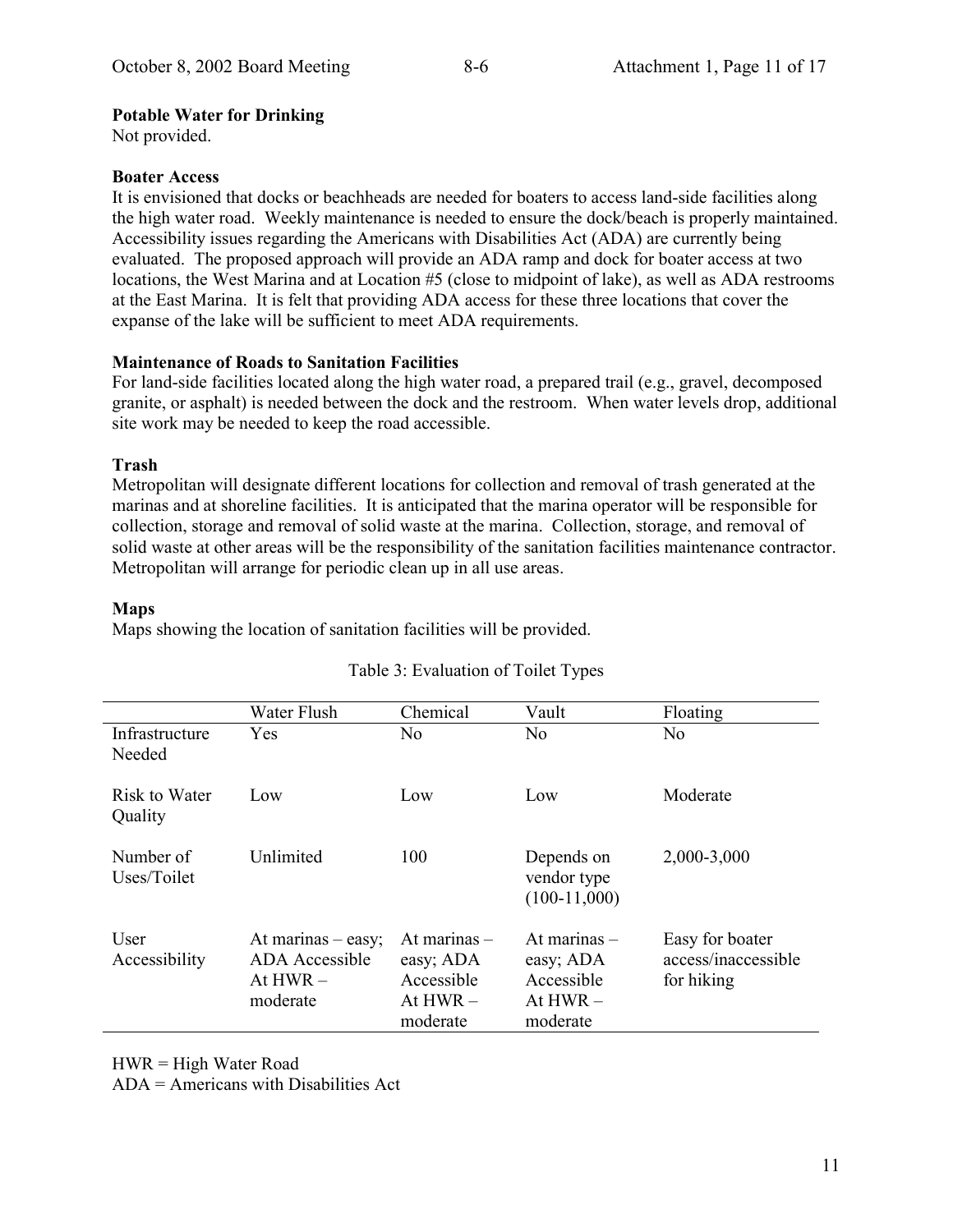| Option                               | 1. Vault toilets | 2. Vault toilets at | 3. Chemical     | 4. Chemical        |  |
|--------------------------------------|------------------|---------------------|-----------------|--------------------|--|
|                                      | at both marinas  | both marinas and    | toilets at both | toilets at marinas |  |
|                                      | and along        | chemical toilets    | marinas and     | and along HWR      |  |
|                                      | $HWR*$           | along HWR           | vault restrooms |                    |  |
|                                      |                  |                     | along HWR       |                    |  |
| Capital Cost                         | \$648,000        | \$500,000           | \$148,000       | \$0                |  |
| (total)                              |                  |                     |                 |                    |  |
| O & M Cost                           | \$140,000        | \$151,000           | \$460,000       | \$624,000          |  |
| (5-year period)                      |                  |                     |                 |                    |  |
| Total                                | \$788,000        | \$651,000           | \$608,000       | \$624,000          |  |
| 2.771<br>$\sim$ $\sim$ $\sim$ $\sim$ |                  |                     |                 |                    |  |

#### Table 4: Cost Options for Sanitation Plan

\*High water road

These estimates assume:

- (1) No major excavation or grading is required to prepare or reach the restroom sites;
- (2) The restrooms have no power or water;
- (3) The restrooms are prefabricated building kits;
- (4) O & M costs are over a 5-year period and include cleaning  $+$  sewage pump-out;
- (5) Vault restrooms need to be pumped out once a year;
- (6) Weekly cleaning at \$17/unit;
- (7) Unit costs for:

2-unit vault restroom =  $$37,000$ , includes cost of building + labor to excavate & backfill 4-unit vault restroom =  $$100,000$ , includes cost of building + labor to excavate & backfill 2-unit chemical toilet  $= $850$  monthly rental fee

4-unit chemical toilet  $= 1,400$  monthly rental fee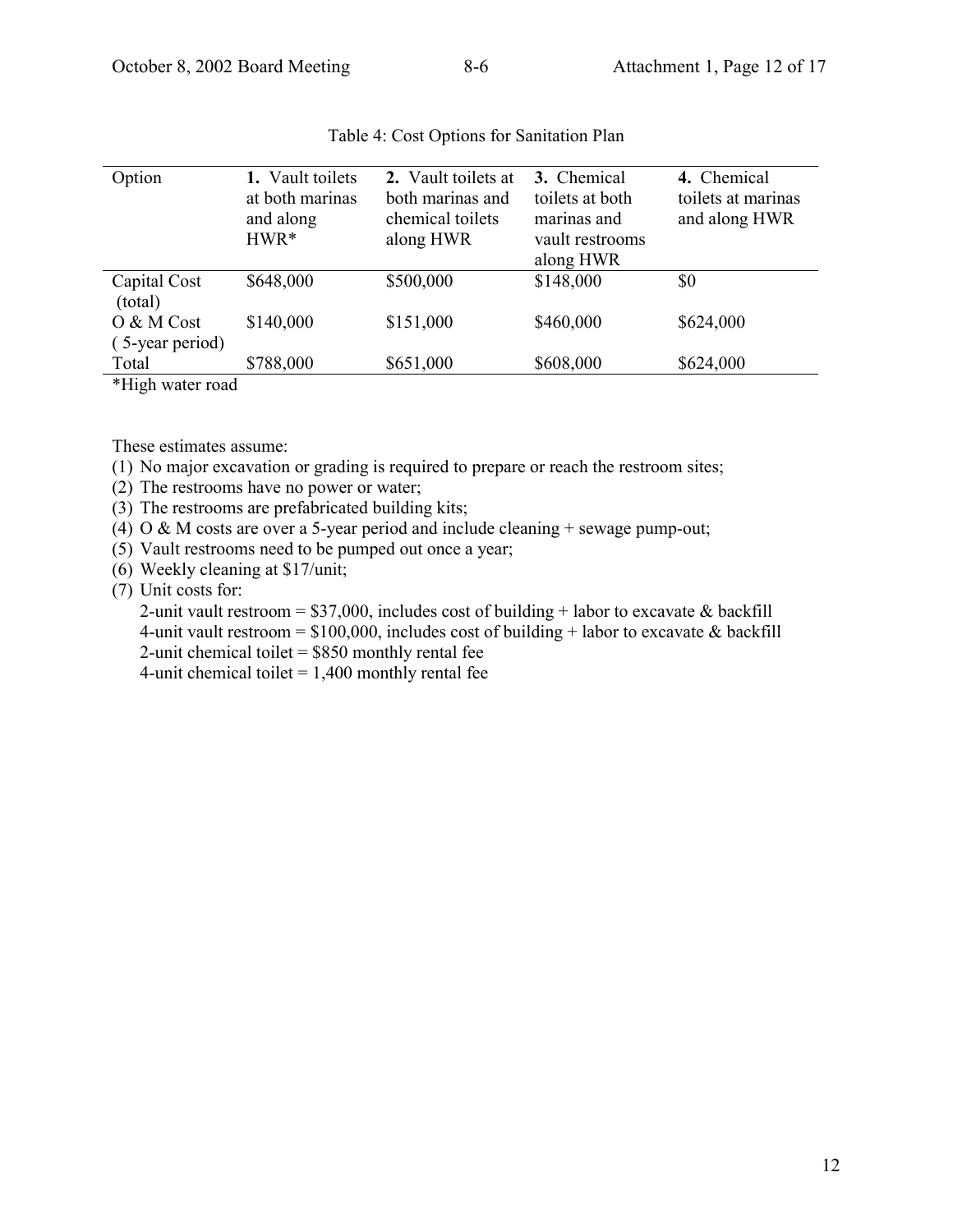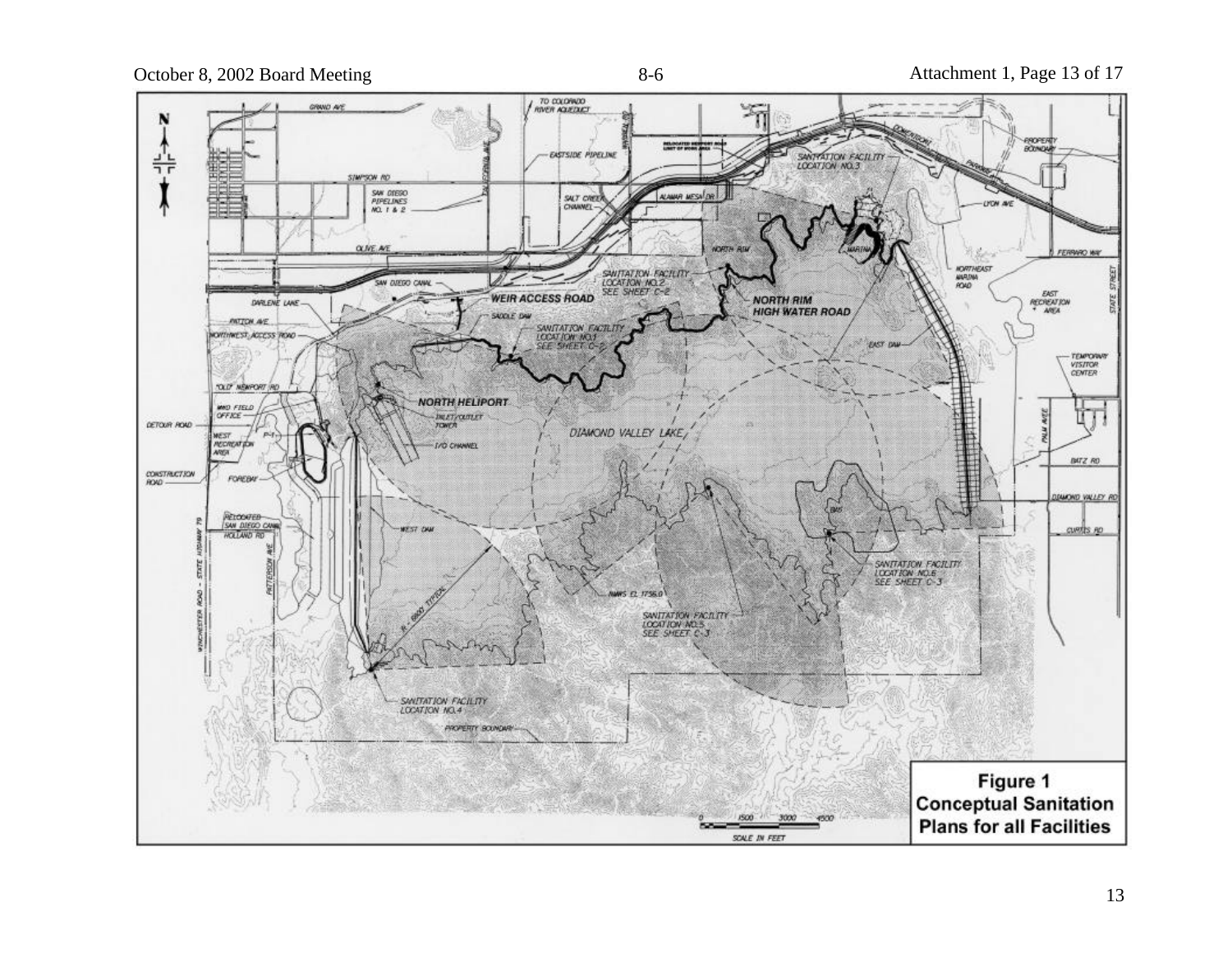

Figure 2. Conceptual Sanitation Facilities along North Rim - Location No. 1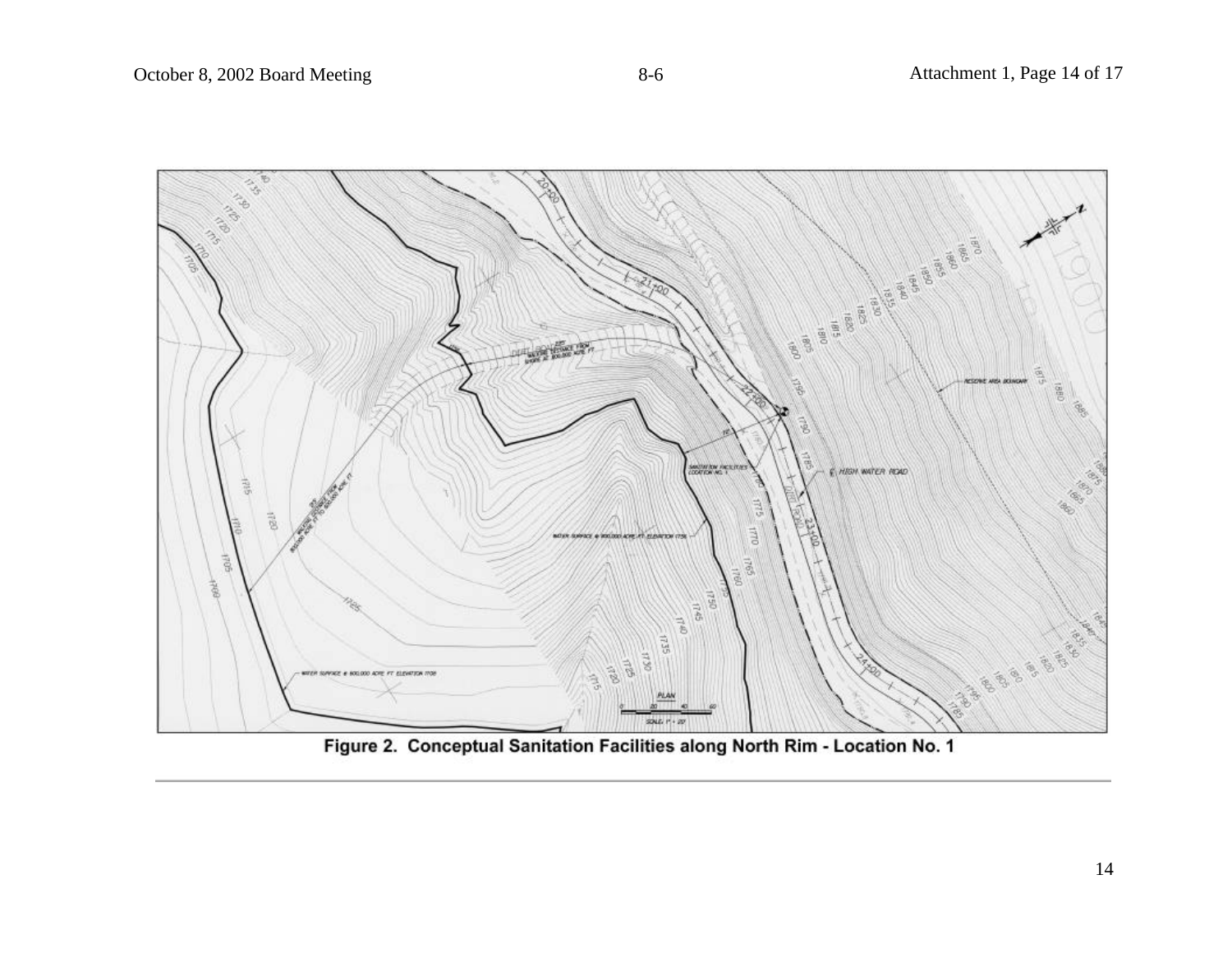

Figure 3. Conceptual Sanitation Facilities along North Rim - Location No. 2

15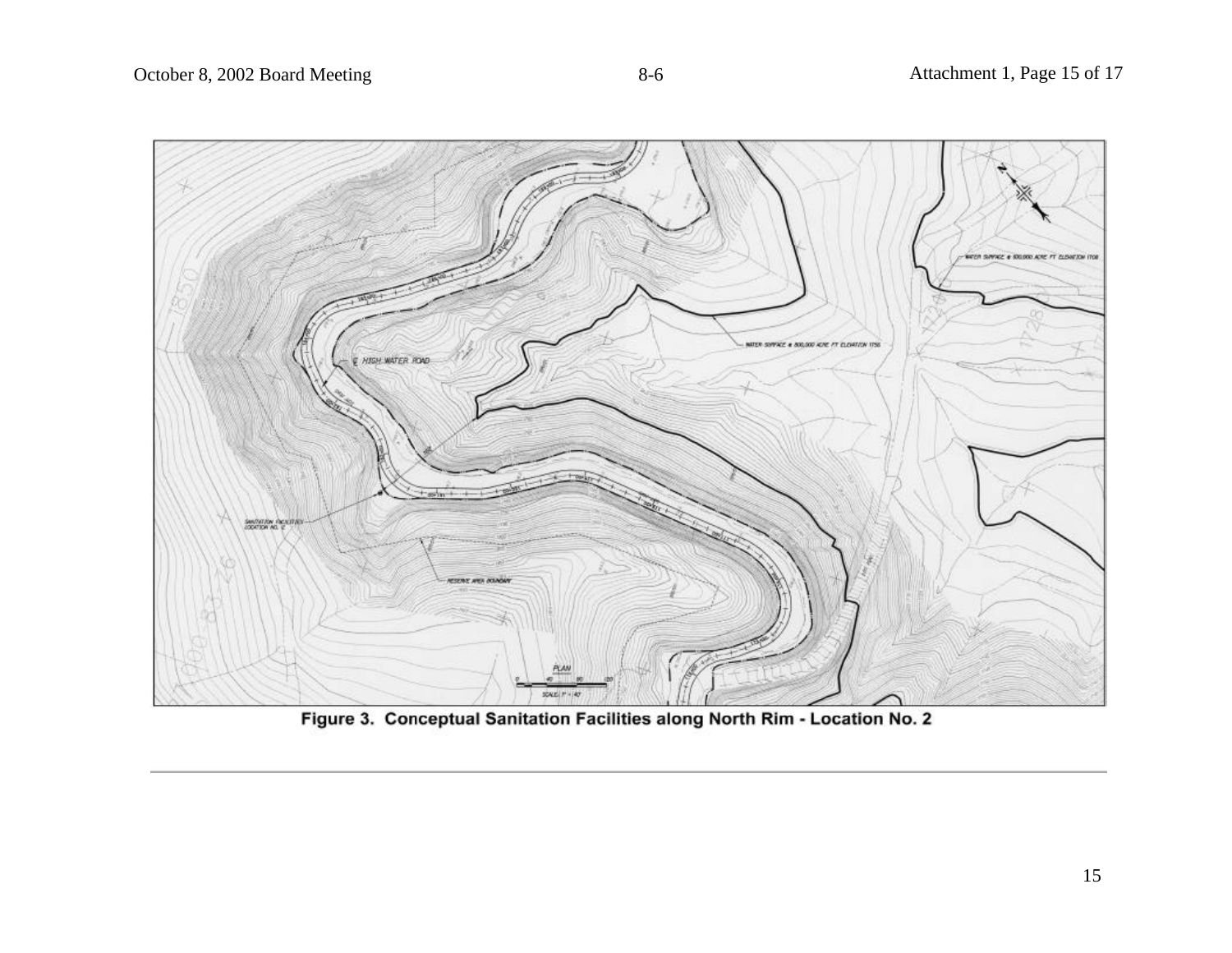

Figure 4. Conceptual Sanitation Facilities along South Rim - Location No. 5